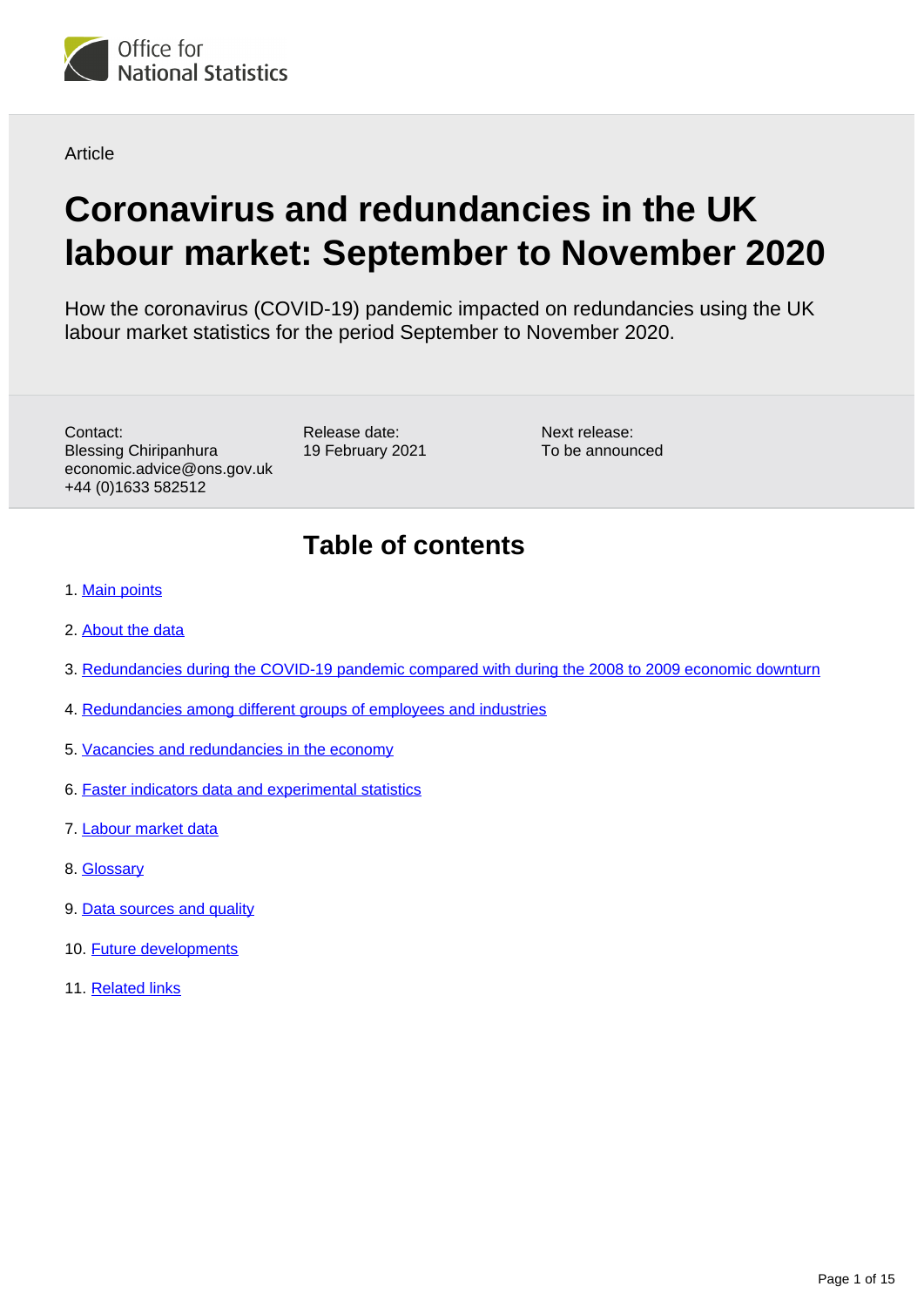## <span id="page-1-0"></span>**1 . Main points**

- The increase in UK redundancy rates during the coronavirus (COVID-19) pandemic is faster than during the 2008 to 2009 economic downturn.
- The administrative and support services industry had the highest redundancy rate in the period July to November 2020, at 35.8 per thousand employees.
- Disabled employees had higher than average redundancy rates.
- Vacancies in the accommodation and food service activities industry declined the most (negative 64.0%), while redundancies increased the most (400.4%) in the transport and storage industry in the year to November 2020.
- Experimental Business Impact of COVID-19 Survey data show that the proportion of businesses' workforce on furlough leave increased by 10.6 percentage points to 18.3% between October 2020 and January 2021.

## <span id="page-1-1"></span>**2 . About the data**

Because of the coronavirus (COVID-19) pandemic, all face-to-face interviewing for the Labour Force Survey (LFS) was suspended and replaced with telephone interviewing. This change in mode for first interviews has changed the non-response bias of the survey, affecting interviews from March 2020 onwards. The rates published from the LFS remain robust and reliable but the levels and changes in levels should be used with caution. For more information on how labour market data sources are affected by the coronavirus pandemic, see the article published on 6 May 2020, which details [some of the challenges that we have faced in producing](https://www.ons.gov.uk/employmentandlabourmarket/peopleinwork/employmentandemployeetypes/articles/coronavirusandtheeffectsonuklabourmarketstatistics/2020-05-06)  [estimates](https://www.ons.gov.uk/employmentandlabourmarket/peopleinwork/employmentandemployeetypes/articles/coronavirusandtheeffectsonuklabourmarketstatistics/2020-05-06) at this time.

An article published 11 December 2020 compares our labour market data sources and discusses some of the [main differences.](https://www.ons.gov.uk/employmentandlabourmarket/peopleinwork/employmentandemployeetypes/methodologies/comparisonoflabourmarketdatasources) Our latest data and analysis on the impact of the coronavirus on the UK economy and population are available on our dedicated [coronavirus web page.](http://www.ons.gov.uk/coronavirus) In response to the developing coronavirus pandemic, we are working to ensure that we continue to publish economic statistics.

The coronavirus pandemic is a major economic shock that continues to impact [the UK labour market.](https://www.ons.gov.uk/employmentandlabourmarket/peopleinwork/employmentandemployeetypes/bulletins/uklabourmarket/previousReleases) This article uses the LFS data for the period September to November 2020 to examine how the coronavirus pandemic impacted redundancies, complementing the redundancies analysis in [the ONS's labour market overview for](https://www.ons.gov.uk/employmentandlabourmarket/peopleinwork/employmentandemployeetypes/bulletins/uklabourmarket/january2021)  [January 2021.](https://www.ons.gov.uk/employmentandlabourmarket/peopleinwork/employmentandemployeetypes/bulletins/uklabourmarket/january2021)

Redundancies in the LFS consist of employees who were made redundant or who took voluntary redundancy in the three months prior to the interview date. These are actual rather than planned redundancies. Consequently, the redundancy figures reported in the September to November LFS are for the period July to November 2020. In contrast, [the HR1 Advance Notice of Redundancy forms collect data](https://www.gov.uk/government/publications/insolvency-service-foi-responses-october-to-december-2020/response-95-freedom-of-information-act-2000) on planned redundancies and proposed dismissals.

We provide further insight into the trend of redundancies in the UK economy by using ONS's faster indicators. These sources include the [Business Impacts of Coronavirus \(COVID-19\) Survey \(BICS\),](https://www.ons.gov.uk/businessindustryandtrade/business/businessservices/bulletins/businessinsightsandimpactontheukeconomy/28january2021) the [experimental Adzuna](https://www.ons.gov.uk/economy/economicoutputandproductivity/output/datasets/onlinejobadvertestimates)  [online job adverts](https://www.ons.gov.uk/economy/economicoutputandproductivity/output/datasets/onlinejobadvertestimates) and [weekly LFS estimates.](https://www.ons.gov.uk/employmentandlabourmarket/peopleinwork/employmentandemployeetypes/datasets/x07labourforcesurveyweeklyestimates) These data sources help us to gain insights into the latest trends of redundancies in the economy.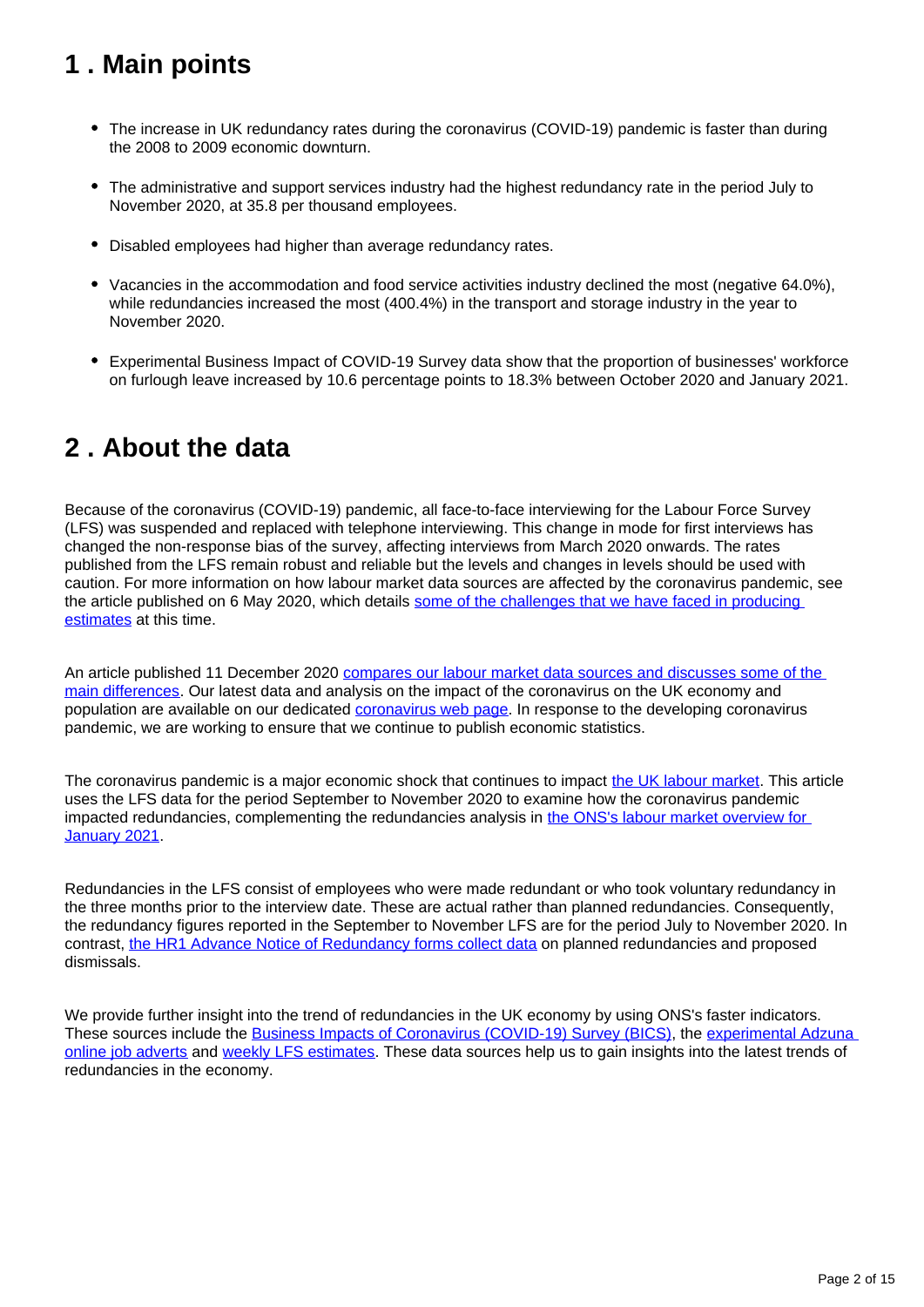## <span id="page-2-0"></span>**3 . Redundancies during the COVID-19 pandemic compared with during the 2008 to 2009 economic downturn**

Major shocks to the economy, such as the coronavirus (COVID-19) pandemic in 2020 and the recession between 2008 and 2009 have different causes and policy responses, but they have a common consequence: they cause the economy to contract, and unemployment and redundancies to increase. Verick and Islam (2010) examined [the causes, consequences and policy responses to the 2008 to 2009 economic recession](http://ftp.iza.org/dp4934.pdf). In 2018, the Office for National Statistics (ONS) examined [how the UK economy had changed since the 2008 to 2009 economic](https://www.ons.gov.uk/economy/grossdomesticproductgdp/articles/the2008recession10yearson/2018-04-30)  [downturn](https://www.ons.gov.uk/economy/grossdomesticproductgdp/articles/the2008recession10yearson/2018-04-30). The ONS continues to record [the impact of the pandemic on the UK economy and society](https://www.ons.gov.uk/peoplepopulationandcommunity/healthandsocialcare/conditionsanddiseases).

Policy measures introduced to contain the spread of the virus, such as public health restrictions and voluntary social distancing, have had pronounced impacts on the UK economy. Measures include national lockdowns and local restrictions by tiers, at different periods since March 2020. More details are available in the ONS recent publication on [Coronavirus and the social impacts on behaviours during different lockdown periods](https://www.ons.gov.uk/peoplepopulationandcommunity/healthandsocialcare/healthandwellbeing/articles/coronavirusandthesocialimpactsonbehavioursduringdifferentlockdownperiodsgreatbritain/uptofebruary2021). At the same time, the UK government introduced a series of measures to support businesses and employment, including the Coronavirus Job Retention Scheme (CJRS) and the Self-employed Income Support Scheme (SEISS). More information is available on [GOV.UK pages.](https://www.gov.uk/government/collections/financial-support-for-businesses-during-coronavirus-covid-19)

UK gross domestic product (GDP) shrunk by more than 6.0% between the first quarter of 2008 and the second quarter of 2009, and took [five years to get back to the size it was before the economic downturn](https://www.ons.gov.uk/economy/grossdomesticproductgdp/articles/the2008recession10yearson/2018-04-30) (ONS Review, 2018). In contrast, [in 2020, GDP fell by 9.9%](https://www.ons.gov.uk/economy/grossdomesticproductgdp/bulletins/gdpfirstquarterlyestimateuk/octobertodecember2020), marking the largest annual GDP contraction on record. The impacts of the coronavirus pandemic are still manifesting themselves in the economy.

The [ONS's UK labour market overview for January 2021](https://www.ons.gov.uk/employmentandlabourmarket/peopleinwork/employmentandemployeetypes/bulletins/uklabourmarket/january2021#redundancies) shows that the rate of redundancies recorded since the beginning of the pandemic already exceeds the highest rate reached during the 2008 to 2009 financial crisis. The employment rate decreased by 1.1 percentage points between January to March and September to November 2020 to 75.2%.

[The number of HR1 advance notice of redundancy forms](https://www.gov.uk/government/publications/insolvency-service-foi-responses-october-to-december-2020/response-95-freedom-of-information-act-2000) show that between March and September 2020, monthly notices of expected large redundancies (20 or more employees at a single establishment) increased from 485 in March 2020 to 1,734 in September 2020.

The redundancy rate is measured as the number of people who were made redundant per thousand employees. Based on Labour Force Survey (LFS) data, the redundancy rate increased rapidly from May 2020 onwards. Figure 1 shows the redundancy rates between 2008 and 2009 and in 2020. We superimpose redundancy rates for periods when the economic downturn started in 2008 and 2020. We show the number of months following the start of the downturn for the following year.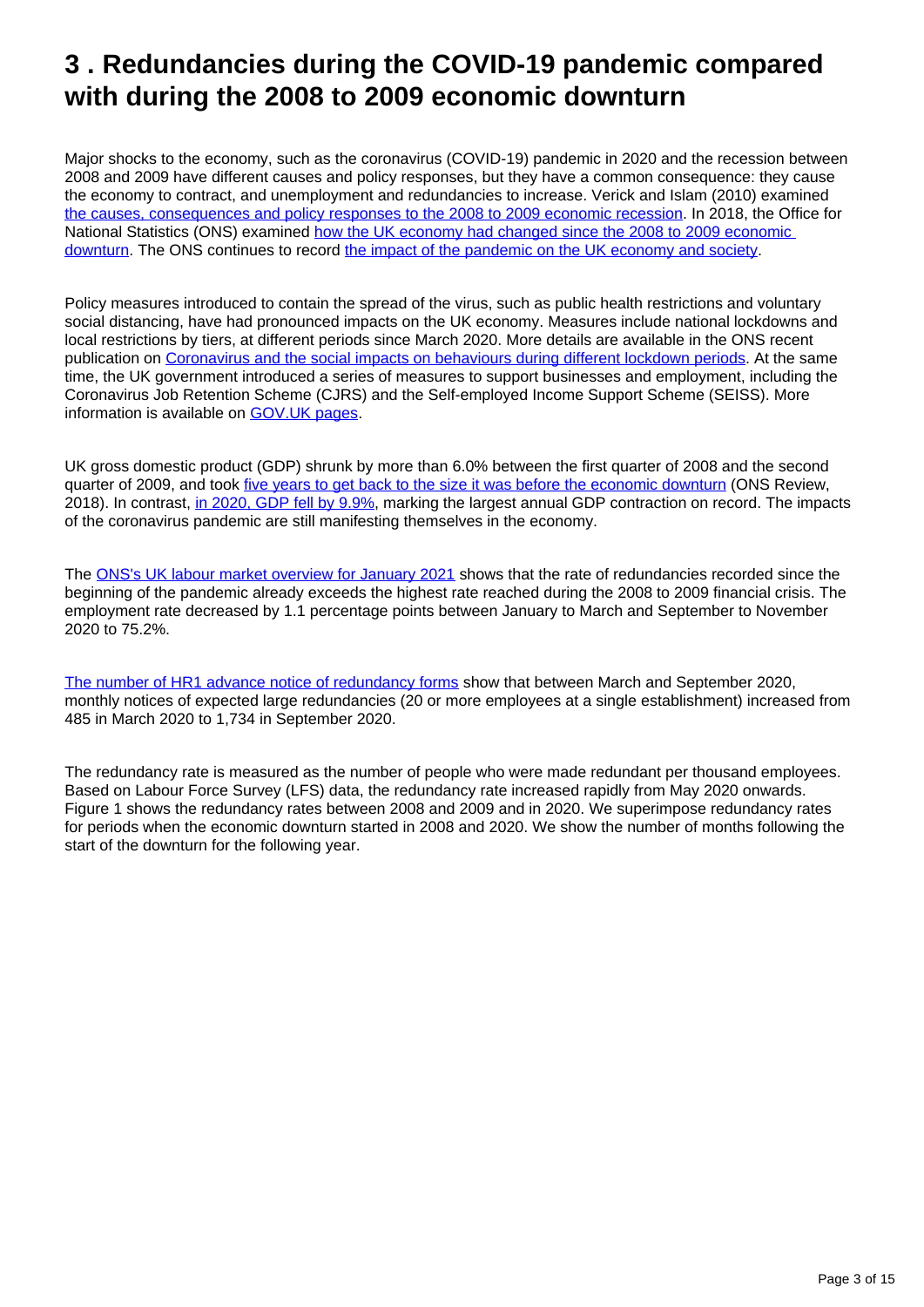### **Figure 1: Redundancies are increasing faster during the coronavirus pandemic than during the financial crisis of 2008 to 2009**

#### **Redundancy rates, UK, seasonally adjusted, 2008 to 2009 and 2020**

### Figure 1: Redundancies are increasing faster during the coronavirus pandemic than during the financial crisis of 2008 to 2009

Redundancy rates, UK, seasonally adjusted, 2008 to 2009 and 2020



#### **Source: Office for National Statistics - Labour Force Survey**

**Notes:**

- 1. The start of the economic downturn refers to the point in time where there was a contraction in the UK's gross domestic product (GDP) for two consecutive quarters.
- 2. The start of the economic downturn is April to June 2008 for the 2008 to 2009 series, and January to March [2020](https://www.ons.gov.uk/economy/grossdomesticproductgdp/bulletins/gdpmonthlyestimateuk/march2020) for the 2020 series.
- 3. The redundancy rate is the ratio of the redundancy level for the given quarter to the seasonally adjusted number of employees in the previous quarter, multiplied by 1,000.

Figure 1 shows the rapid increase in redundancy rates for employees between March to May and September to November 2020. In addition, the [Chartered Institute of Personnel Development \(CIPD\)'s 2020 Autumn Labour](https://www.cipd.co.uk/knowledge/work/trends/labour-market-outlook)  [Market Outlook](https://www.cipd.co.uk/knowledge/work/trends/labour-market-outlook) stated that 30.0% of firms interviewed (between 14 and 30 September) had intentions to make staff redundant in the following three months. At the same time, 32% of interviewed firms were undergoing recruitment freezes to mitigate redundancies, along with other measures.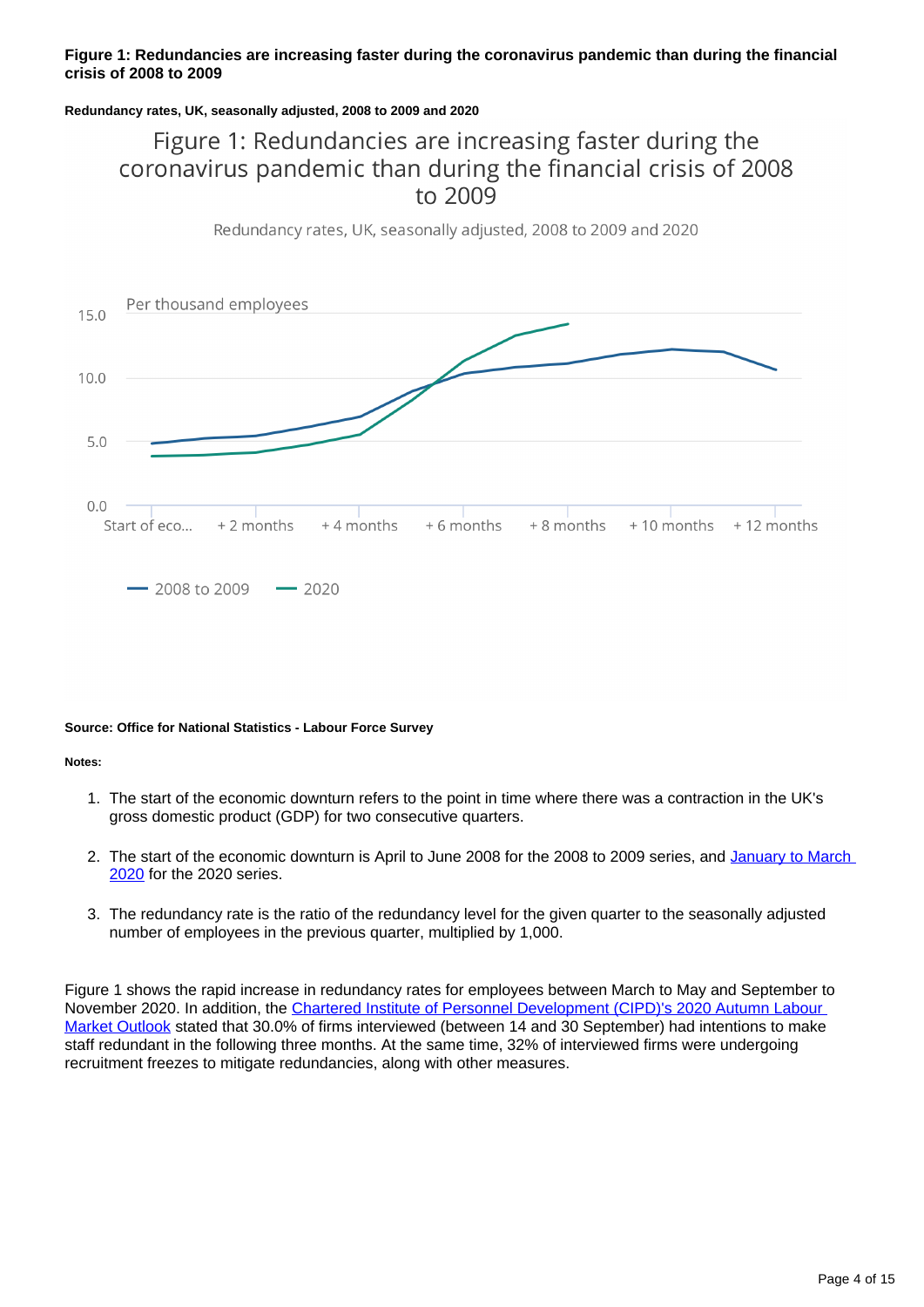#### **More about coronavirus**

- Find the latest on [coronavirus \(COVID-19\) in the UK.](https://www.ons.gov.uk/peoplepopulationandcommunity/healthandsocialcare/conditionsanddiseases)
- **[Explore the latest coronavirus data](https://www.ons.gov.uk/peoplepopulationandcommunity/healthandsocialcare/conditionsanddiseases/articles/coronaviruscovid19/latestinsights) from the ONS and other sources.**
- All ONS analysis, summarised in our [coronavirus roundup.](https://www.ons.gov.uk/peoplepopulationandcommunity/healthandsocialcare/conditionsanddiseases/articles/coronaviruscovid19roundup/latest)
- View [all coronavirus data](https://www.ons.gov.uk/peoplepopulationandcommunity/healthandsocialcare/conditionsanddiseases/datalist).
- Find out how we are [working safely in our studies and surveys.](https://www.ons.gov.uk/news/statementsandletters/ensuringyoursafetyduringcovid19)

## <span id="page-4-0"></span>**4 . Redundancies among different groups of employees and industries**

We use the September to November 2020 Labour Force Survey (LFS) to conduct in-depth analysis of redundancies, focusing on redundancy rates by industry, education level, ethnicity and disability. As mentioned earlier, these are actual redundancies that happened between July and November 2020. Although the reporting period is September to November 2020, the redundancies would have occurred between July and November.

### **Redundancy rates by industry**

As a starting point, we examine the series of redundancy rates by industry in 2020. The redundancy rate is expressed as the number of people made redundant per thousand employees. The Office for National Statistics (ONS) publishes redundancies by age, industry and region. [The January 2021 data](https://www.ons.gov.uk/employmentandlabourmarket/peoplenotinwork/redundancies/datasets/redundanciesbyindustryagesexandreemploymentratesred02) show that redundancy rates increased across most industries from March to May 2020 onwards. Figure 2 shows the redundancy rates between January and November 2020.

### **Figure 2: Redundancy rates across most industries increased from March to May 2020 onwards**

**Redundancy rates by industry, UK, not seasonally adjusted, January to November 2020**

### [Download the data](https://www.ons.gov.uk/visualisations/dvc1201/multiline/datadownload.xlsx)

### **Notes**

- 1. Some estimates are based on small sample sizes. This may result in less precise estimates, which should be used with caution. This applies to the following industries: agriculture, fishing, energy and water; construction; transport and storage; financial, insurance and real estate activities; public, admin and defence, social security; education and human health and social work activities.
- 2. The redundancy rate is the ratio of the redundancy level for the given quarter to the number of employees in the previous quarter, multiplied by 1,000.
- 3. The longitudinal perspective of the redundancy rate from January 2020 to November 2020 consists of overlapping periods.

The [ONS's labour market overview for January 2021](https://www.ons.gov.uk/employmentandlabourmarket/peopleinwork/employmentandemployeetypes/bulletins/uklabourmarket/january2021#redundancies) shows that the aggregate redundancy rate increased to a record high of 14.2 per thousand employees between July and November 2020. The redundancy rate for men (15.5 per thousand) was higher than that for women (12.8 per thousand).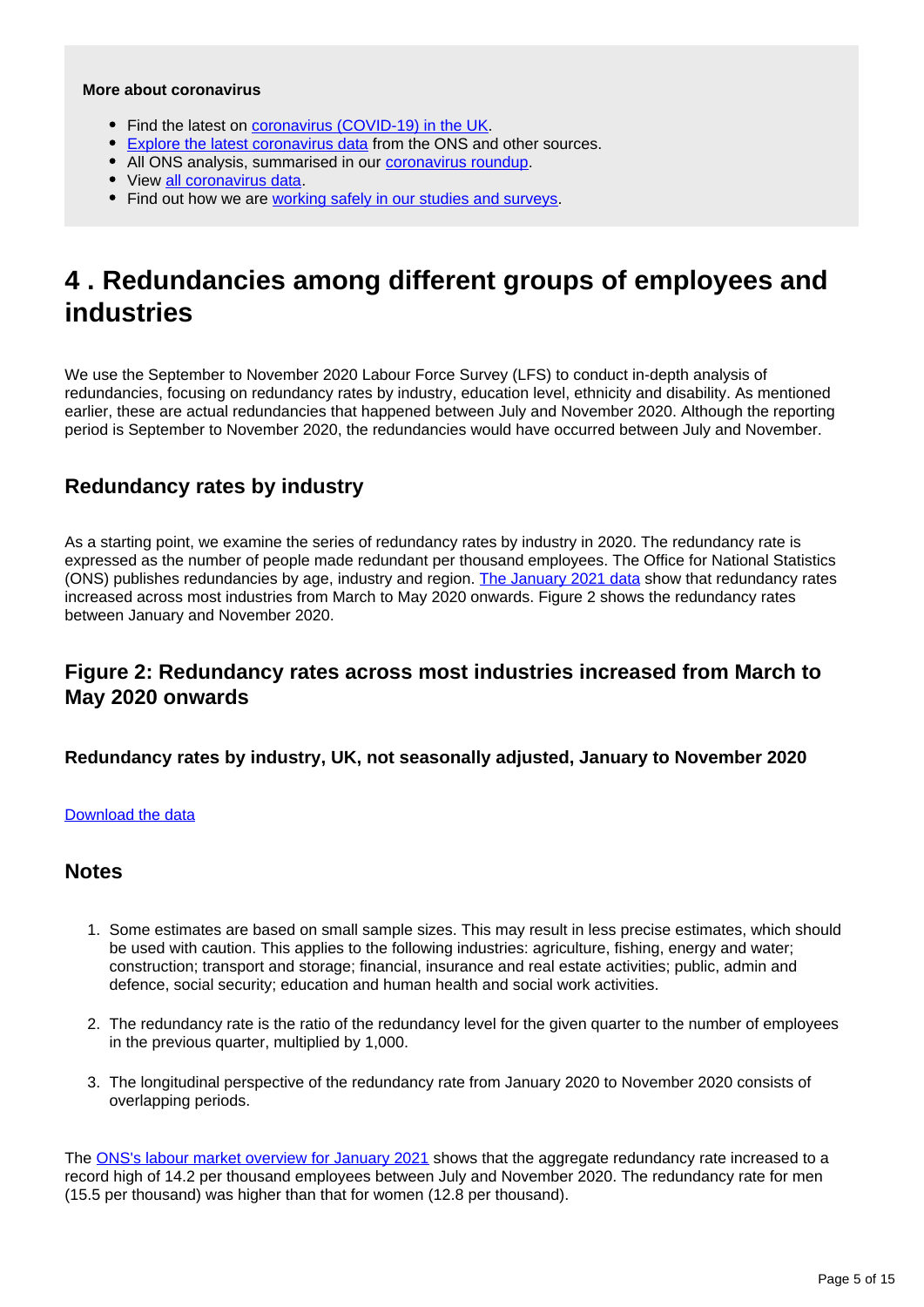The September to November data (reporting redundancies that occurred between July and November) show that the administrative and support services industry had the highest redundancy rate (35.8 per thousand employees) followed by the "other services" industry group, which includes arts, entertainment and recreation (30.5 per thousand employees). The arts, entertainment and recreation industry contributed the most to the high redundancy rate in that industry grouping. The lowest redundancy rate was in the public administration, defence and social security industry, at 3.3 per thousand employees.

The high redundancy rates in some industries is explained by the way business is conducted in such industries and by the impact of lockdown restrictions. For example, industries such as accommodation and food service activities and arts, entertainment and recreation largely depend on face-to-face contact between people. These industries were significantly impacted by lockdown measures, which contributed to some firms making their employees redundant. Lockdown restrictions meant non-essential retail, bars and restaurants closed, resulting in less trade and demand for employees.

The retail sub-sector of the wholesale, retail and repair of motor vehicles industry was affected by falling footfall on the high street as lockdown measures and movement restrictions meant people could not go shopping. As shopping increasingly moved online, which does not require as much labour as the shop floor, this is likely to have contributed to job losses in this sector. The *Impact of the coronavirus (COVID-19)* pandemic on retail sales [in 2020 article](https://www.ons.gov.uk/economy/grossdomesticproductgdp/articles/impactofthecoronaviruscovid19pandemiconretailsalesin2020/2021-01-28) provides more insight into this trend.

The LFS records the reasons why employees are made redundant. In the period July to November 2020, of the employees who were made redundant, 71% of the redundancies resulted from employers cutting staff. The remaining proportion was equally distributed between "employer closing down" and "other reasons".

There are several reasons why employers may want to cut staff numbers. The coronavirus pandemic and EU exitrelated uncertainties may have caused some employers to reduce staff. An underlying factor was the reduced level of trade across a number of industries; there was also a level of uncertainty created by the indication that the Coronavirus Job Retention Scheme (CJRS) was to end by 31 October 2020 before being further extended to March 2021 and then [to April 2021.](https://www.gov.uk/government/news/chancellor-extends-furlough-and-loan-schemes)

### **Redundancy rates by highest educational qualification**

In Figure 3 we show redundancy rates by highest education level to establish if there was any concentration among employees with certain qualifications. The LFS's Volume 4 user quide provides more clarification on the different types of qualifications.

Between July and November 2020, employees whose highest qualifications were GCSE grades A\* to C or equivalent had the highest redundancy rate of 20.0 per thousand, followed by those with GCE A level or equivalent qualifications (16.5 per thousand).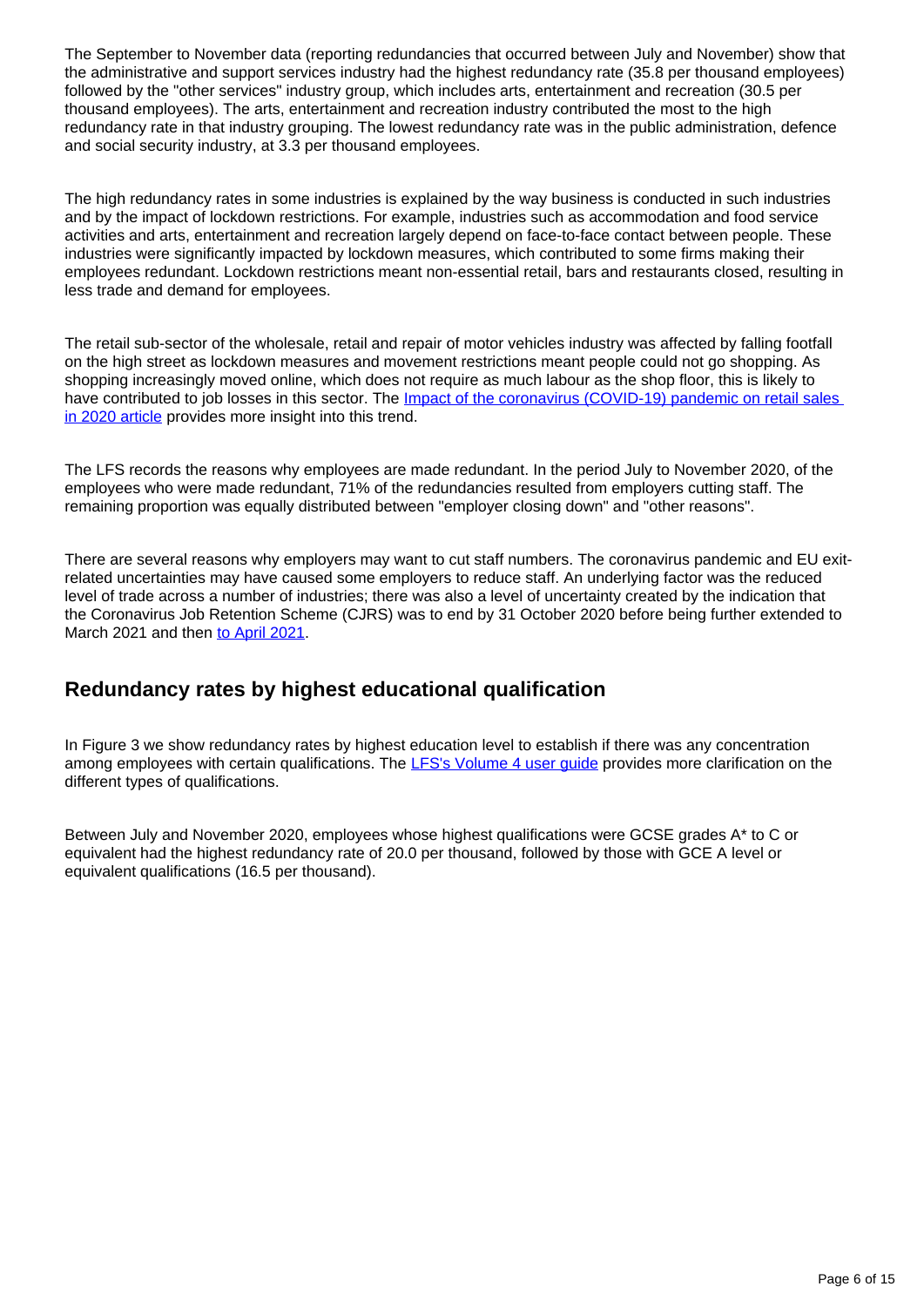### **Figure 3: Employees whose highest educational qualification was GCSE grades A\* to C or equivalent had the highest redundancy rate**

#### **Redundancy rates by education level, UK, not seasonally adjusted, September to November 2020**

### Figure 3: Employees whose highest educational qualification was GCSE grades A\* to C or equivalent had the highest redundancy rate

Redundancy rates by education level, UK, not seasonally adjusted, September to November 2020



#### **Source: Office for National Statistics – Labour Force Survey**

Employees with "higher education" qualifications had the lowest redundancy rate (8.4 per thousand). Employees with no qualifications, those with degrees or equivalent qualifications and those with higher education qualifications also had redundancy rates below the national average.

### **Redundancy rates by ethnicity and by disability**

In this section, we analyse redundancy rates by two protected characteristics: ethnicity and disability status. The [labour market statistical bulletins](https://www.ons.gov.uk/employmentandlabourmarket/peopleinwork/employmentandemployeetypes/bulletins/uklabourmarket/previousReleases) for recent months have analysed redundancies by age and by sex.

Of the people who were made redundant between July and November 2020, 88% were White and the remaining 12% were ethnic minorities<sup>1</sup>, [which is broadly consistent with the sizes of the two sub-groups in the labour market](https://www.ons.gov.uk/employmentandlabourmarket/peopleinwork/employmentandemployeetypes/datasets/labourmarketstatusbyethnicgroupa09). We cannot disaggregate the ethnic minority group further because some sub-groups had small samples that would make the results unreliable.

The redundancy rates of White employees (14.1 per thousand) and ethnic minority employees (14.5 per thousand) were broadly similar. Given the small sample size for ethnic minorities, we cannot make any firm conclusions about the differences in redundancy rates. The Trades Union Congress's [January 2021 jobs and](https://www.tuc.org.uk/research-analysis/reports/jobs-and-recovery-monitor-bme-workers)  [recovery monitor report](https://www.tuc.org.uk/research-analysis/reports/jobs-and-recovery-monitor-bme-workers) on Black and minority-ethnic employees concluded that these employees faced higher unemployment and they tend to work in industries that are hardest hit by the pandemic.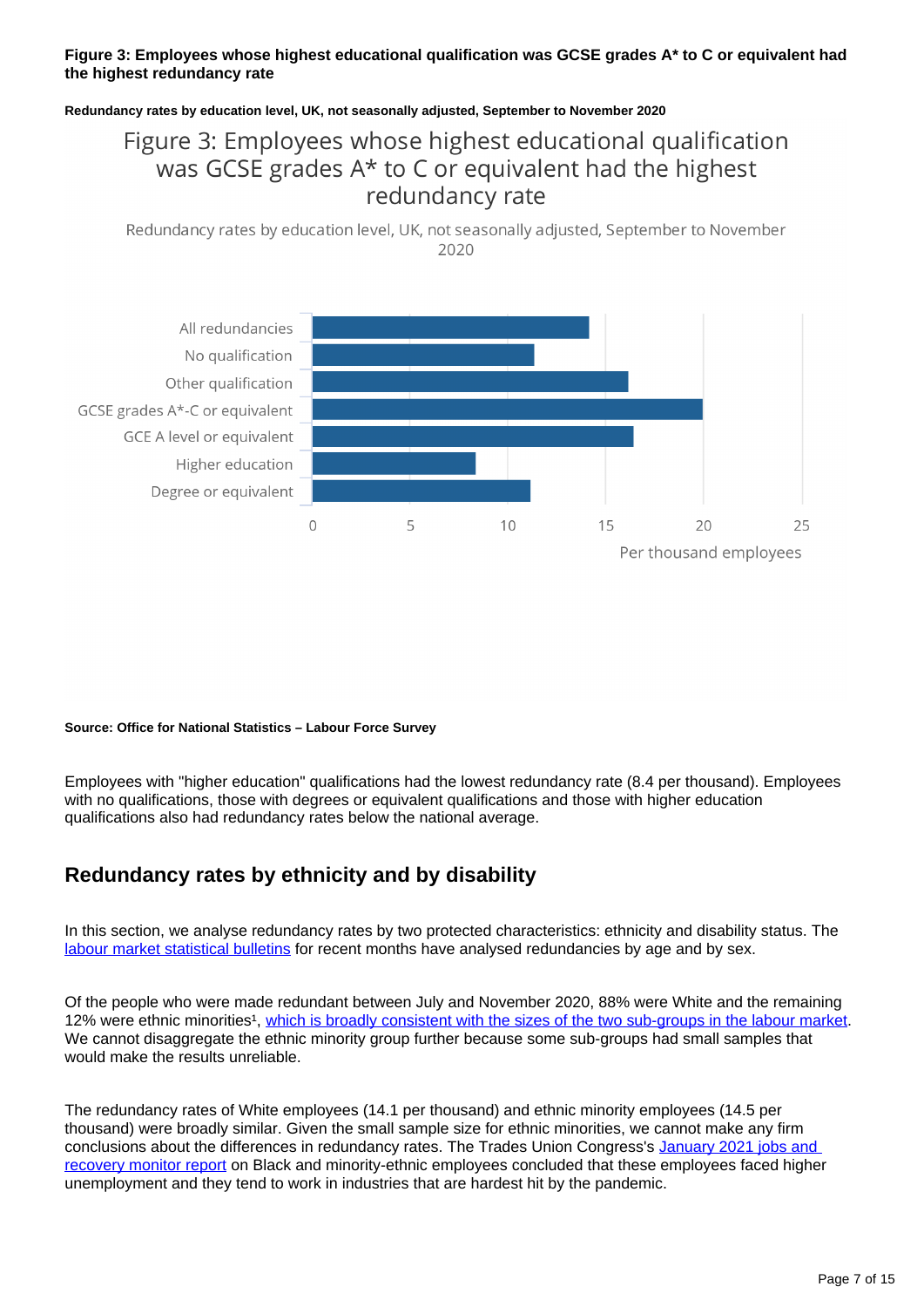A larger difference in redundancy rates exists when we look at disability. The Government Statistical Service [\(GSS\) Harmonised Standard Definition of Disability UK](https://gss.civilservice.gov.uk/policy-store/measuring-disability-for-the-equality-act-2010/) makes it possible to classify employees into disabled and non-disabled categories. Non-disabled employees are employees who do not meet the harmonised standard definition of disability.

Of all the employees who were recorded as disabled in the period July to November 2020, 21.1 per thousand were made redundant. Considering the employees who were not disabled, 13.0 per thousand were made redundant. Figure 4 shows the redundancy rates by disability status.

### **Notes**

[1] Ethnic minorities consist of people of the following ethnic backgrounds: mixed race, Indian, Pakistani, Bangladeshi, Chinese, Black/African/Caribbean or "Other non-white" ethnicities.

### **Figure 4: Employees with disabilities had a higher than average redundancy rate**

### **Redundancy rates by disability status, UK, not seasonally adjusted, September to November 2020**

### Figure 4: Employees with disabilities had a higher than average redundancy rate





#### **Source: Office for National Statistics - Labour Force Survey**

### **Notes:**

1. The redundancy rate is the ratio of the redundancy level for the given quarter to the number of employees in the previous quarter, multiplied by 1,000.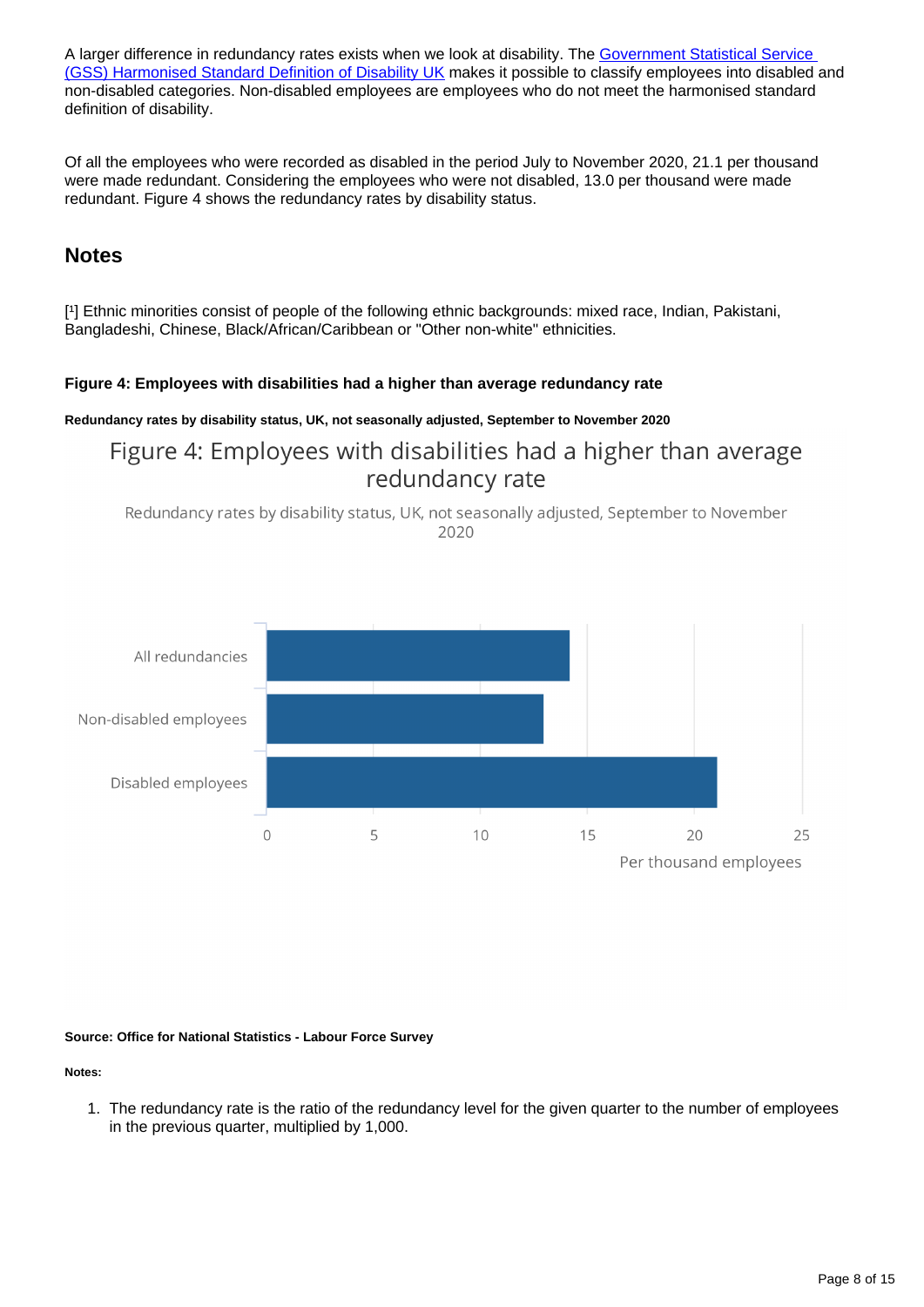The redundancy rate for non-disabled employees was slightly lower than average, but that for disabled employees was 6.9 points higher than average. From these estimates, it appears disabled employees were more likely to be made redundant than non-disabled employees. However, we must be cautious when interpreting these figures because of the current challenges associated with data collection. For example, further analysis of disability is limited by sample size, which would make the results of such analysis unreliable.

## <span id="page-8-0"></span>**5 . Vacancies and redundancies in the economy**

Vacancies are an indication of the demand for labour. If people who were made redundant become unemployed, as opposed to inactive, they would contribute to the expansion of labour supply. The gap between labour demand and supply indicates labour market mismatch.

In Figure 5, we plot the annual changes in vacancies and redundancies between September to November 2019 and the same period in 2020. Redundancy rates increased at a faster rate than the fall in vacancies across all industries except in education.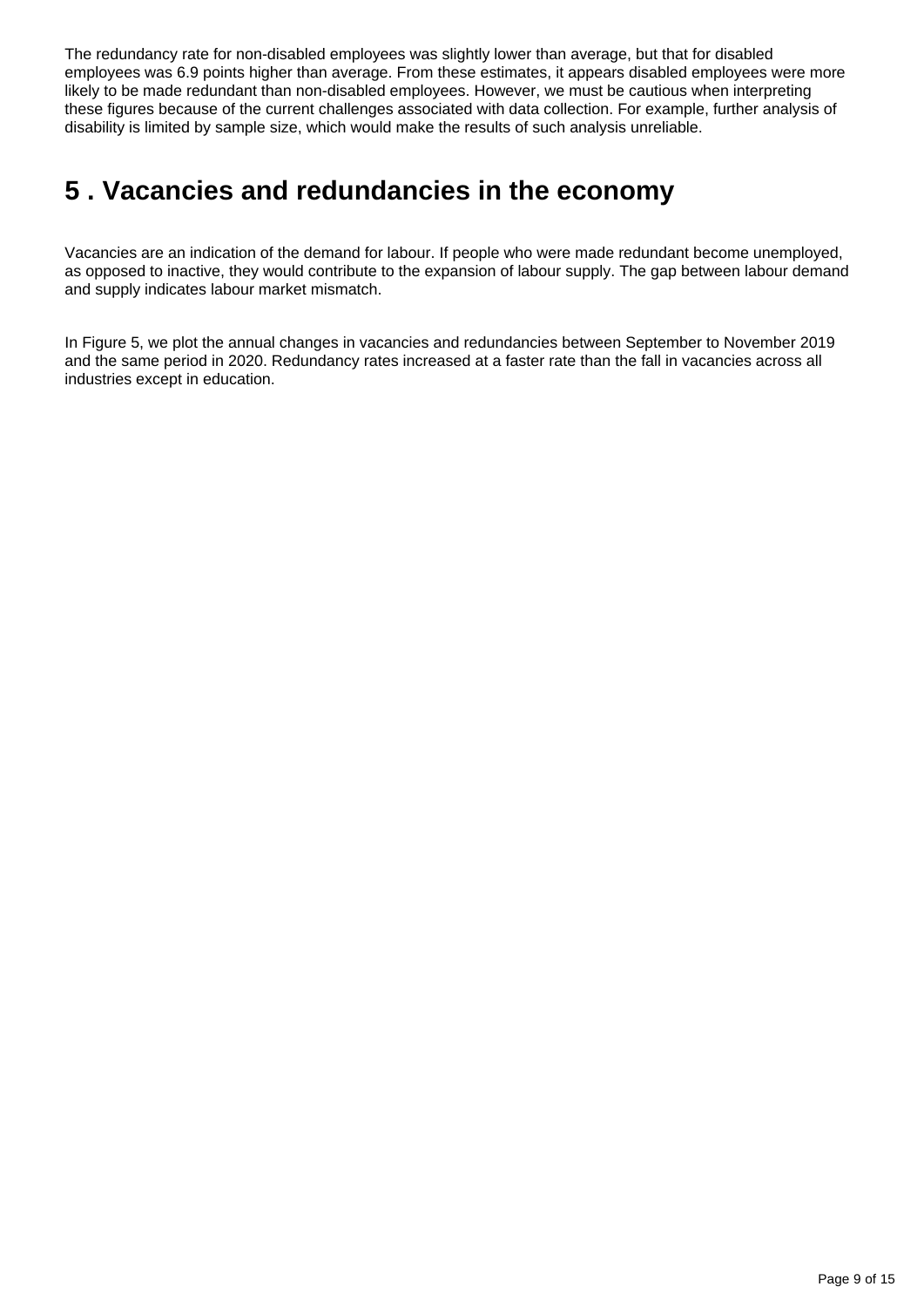### **Figure 5: Vacancies in the accommodation and food service activities industry declined the most in the year to November 2020, while redundancies increased the most in the transport and storage industry**

**Annual percentage changes in vacancies (seasonally adjusted) and redundancies (not seasonally adjusted), UK, September to November 2019 and September to November 2020**

## Figure 5: Vacancies in the accommodation and food service activities industry declined the most in the year to November 2020, while redundancies increased the most in the transport and storage industry

Annual percentage changes in vacancies (seasonally adjusted) and redundancies (not seasonally adjusted), UK, September to November 2019 and September to November 2020



#### **Source: Office for National Statistics - Labour Force Survey and Vacancies Survey**

#### **Notes:**

- 1. Excludes "Agriculture, fishing, energy and water".
- 2. "Other service activities" estimates have been suppressed on disclosure grounds.

In Figure 5, accommodation and food service activities experienced the largest annual decline in vacancies (negative 64.0%), followed by wholesale, retail and repair of motor vehicles (negative 50.4%). The lowest annual decline in vacancies was recorded in human health and social work activities (negative 11.5%). It was only in the construction industry where vacancies increased by a small percentage (4.0%).

The Bank of England in its [August Monetary Policy Report \(MPR\)](https://www.bankofengland.co.uk/-/media/boe/files/monetary-policy-report/2020/august/monetary-policy-report-august-2020.pdf) indicated that the differential impact of the pandemic and coronavirus restrictions in various sectors of the economy is likely to cause a temporary mismatch between skills and vacancies in the labour market. This is expected to last well into 2021, depending on the persistence of the differential impact of the coronavirus across sectors, and supply issues such as the ability of the workforce to build new skills.

Although [vacancies are showing signs of recovery](https://www.ons.gov.uk/employmentandlabourmarket/peopleinwork/employmentandemployeetypes/bulletins/jobsandvacanciesintheuk/january2021) from earlier in 2020, they, like most other macro-economic statistics, have not recovered to pre-pandemic levels. The ONS's publication on vacancies and jobs in the UK for [January 2021](https://www.ons.gov.uk/employmentandlabourmarket/peopleinwork/employmentandemployeetypes/bulletins/jobsandvacanciesintheuk/january2021#vacancies-and-jobs-data) shows the recovery of vacancies in the period October to December 2020 slowed compared with the period July to September. Alongside an increase in redundancies, this may indicate that uncertainty remains heightened in the economy.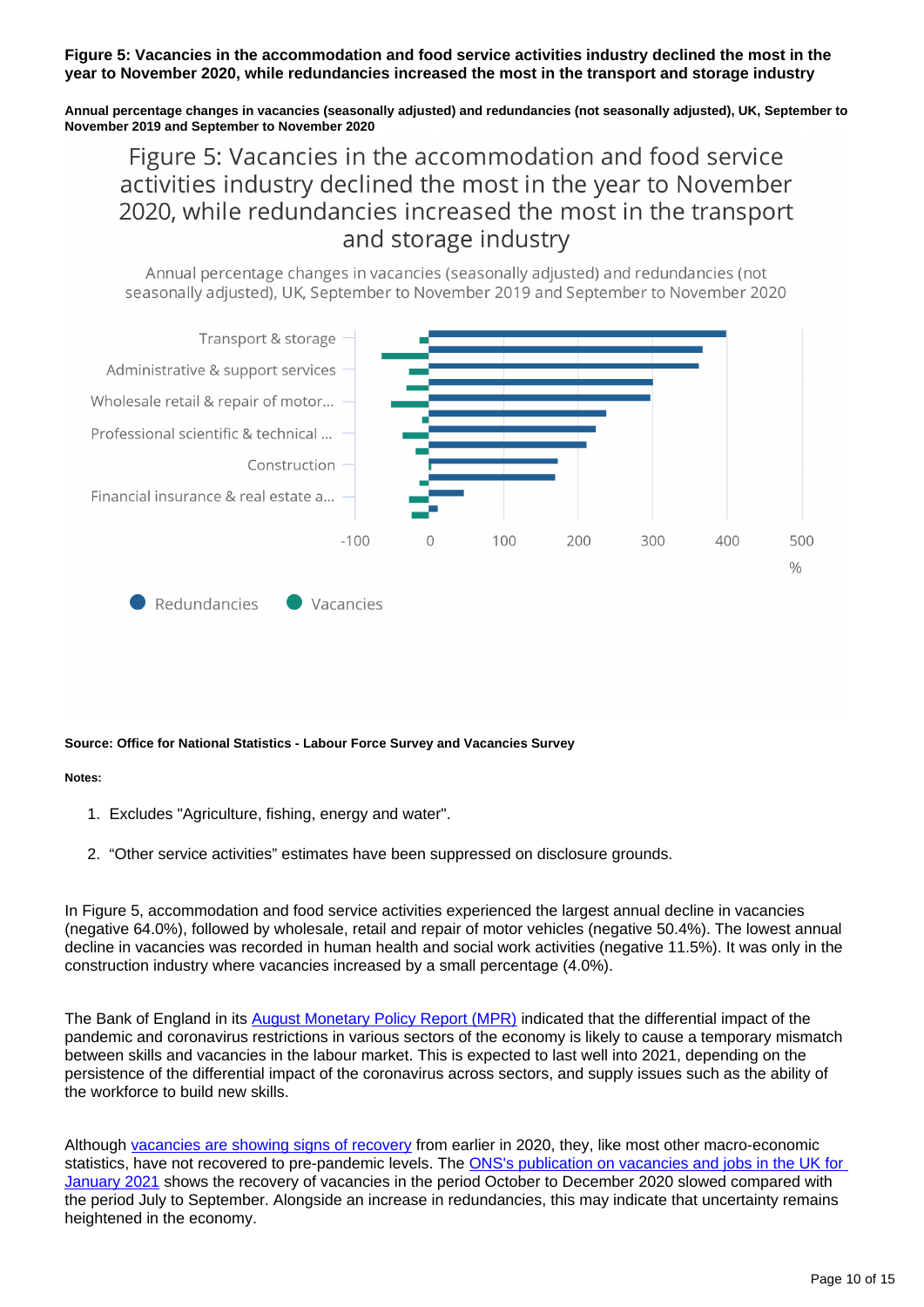## <span id="page-10-0"></span>**6 . Faster indicators data and experimental statistics**

The Office for National Statistics produces faster indicators and experimental statistics to give timely insights into various economic variables. We use these data to gain insights into how redundancy trends evolved in most recent periods, complementing the Labour Force Survey (LFS), which captures these changes with a lag. The  [Business Impact of COVID-19 Survey \(BICS\)](https://www.ons.gov.uk/economy/economicoutputandproductivity/output/datasets/businessinsightsandimpactontheukeconomy)² offers a "snapshot" in time of the way firms are affected by the coronavirus (COVID-19) pandemic, policies and the end of the EU transition period.

The BICS data allow for the analysis of employees who were furloughed. The furlough scheme was first announced in March 2020 and was extended in June, October and December 2020. In December, [the scheme](https://www.gov.uk/government/news/chancellor-extends-furlough-and-loan-schemes)  [was extended to the end of April 2021](https://www.gov.uk/government/news/chancellor-extends-furlough-and-loan-schemes). There is evidence that the extensions of the scheme allowed employers to continue to put employees on furlough to avoid additional redundancies. For example, the autumn CIPD's Labour [Market Outlook](https://www.cipd.co.uk/knowledge/work/trends/labour-market-outlook) showed that 41.0% of the surveyed firms placed employees on furlough or temporary lay-offs to minimise redundancies in the three months to December 2020. The outlook shows the other strategies used by employers to date to minimise redundancies as redeployment (37.0%), recruitment freezes (32.0%), freezing or delaying wage increases (29.0%), cutting bonuses (29.0%) and terminating contracts for temporary or agency employees (27.0%).

Figure 6, based on the BICS data, shows that between 5 October 2020 and 24 January 2021, the proportion of the workforce on furlough leave trended upwards. However, there was a decline between the end of November and early December 2020.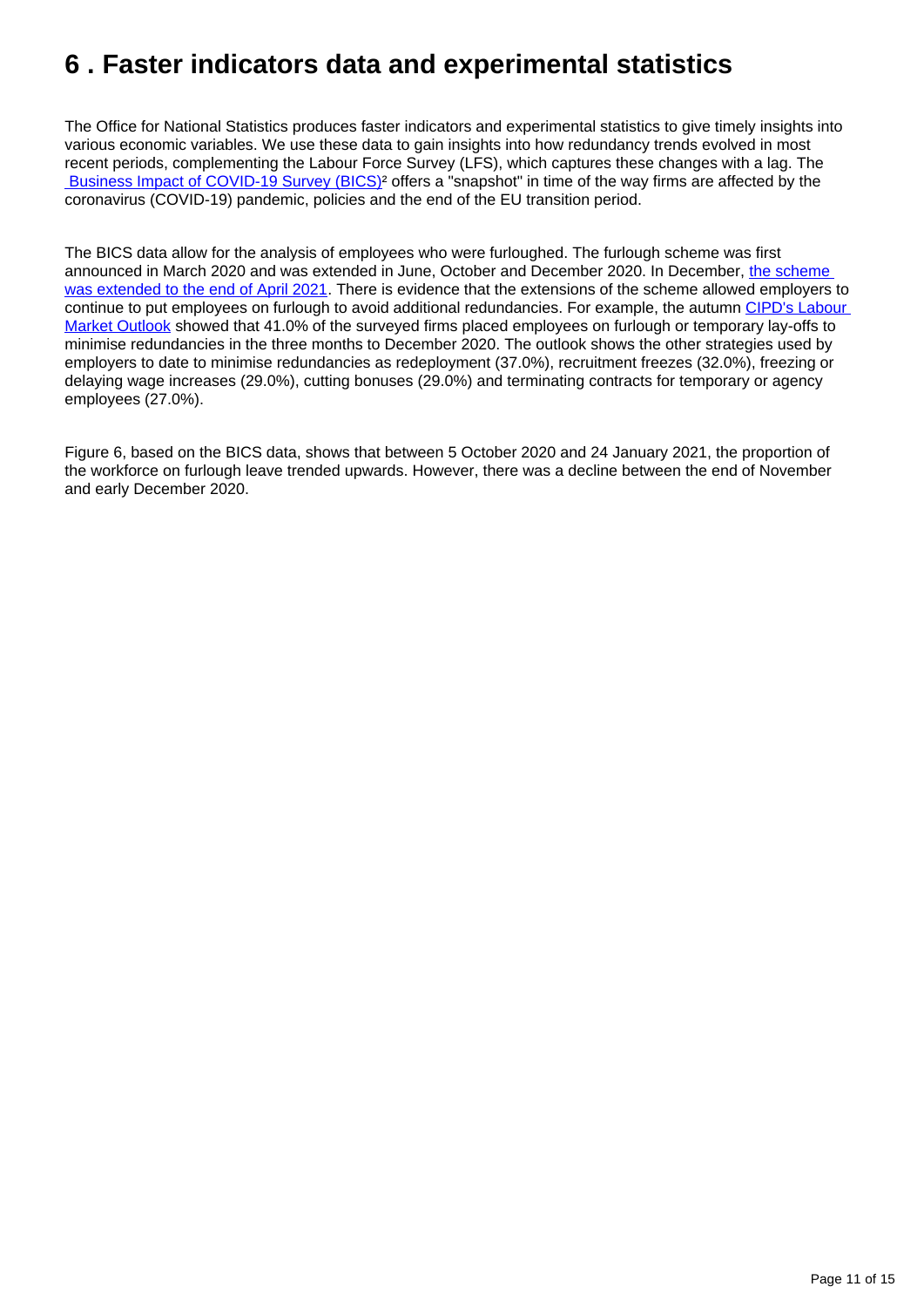### **Figure 6: The proportion of businesses' workforce on furlough leave increased from 7.7% in October 2020 to 18.3% in January 2021**

#### **Proportion of businesses' workforce on furlough leave, UK, 5 October 2020 to 24 January 2021**

### Figure 6: The proportion of businesses' workforce on furlough leave increased from 7.7% in October 2020 to 18.3% in January 2021

Proportion of businesses' workforce on furlough leave, UK, 5 October 2020 to 24 January 2021



#### **Source: Office for National Statistics - Business Impact of COVID-19 Survey (BICS)**

**Notes:**

- 1. Businesses estimated the proportion of workforce on furlough in the two weeks prior to completion of the questionnaire. This included those on full or partial furlough leave.
- 2. The question was asked to businesses who had not permanently stopped trading.

Figure 6 shows the proportion of businesses' workforce that was on furlough increased between October and November and again from the second half of December onwards. The increases coincided with the lockdown restrictions and the announced extensions of the furlough scheme.

The BICS data also show the percentage of businesses expected to make redundancies in the three months following their response to the survey. For example, the BICS Wave 23 (11 to 24 January 2021), shows that the industries with the largest share of businesses expecting to make redundancies were accommodation and food service activities (9.0%), "other service" activities (7.0%) and administrative and support services (5.0%).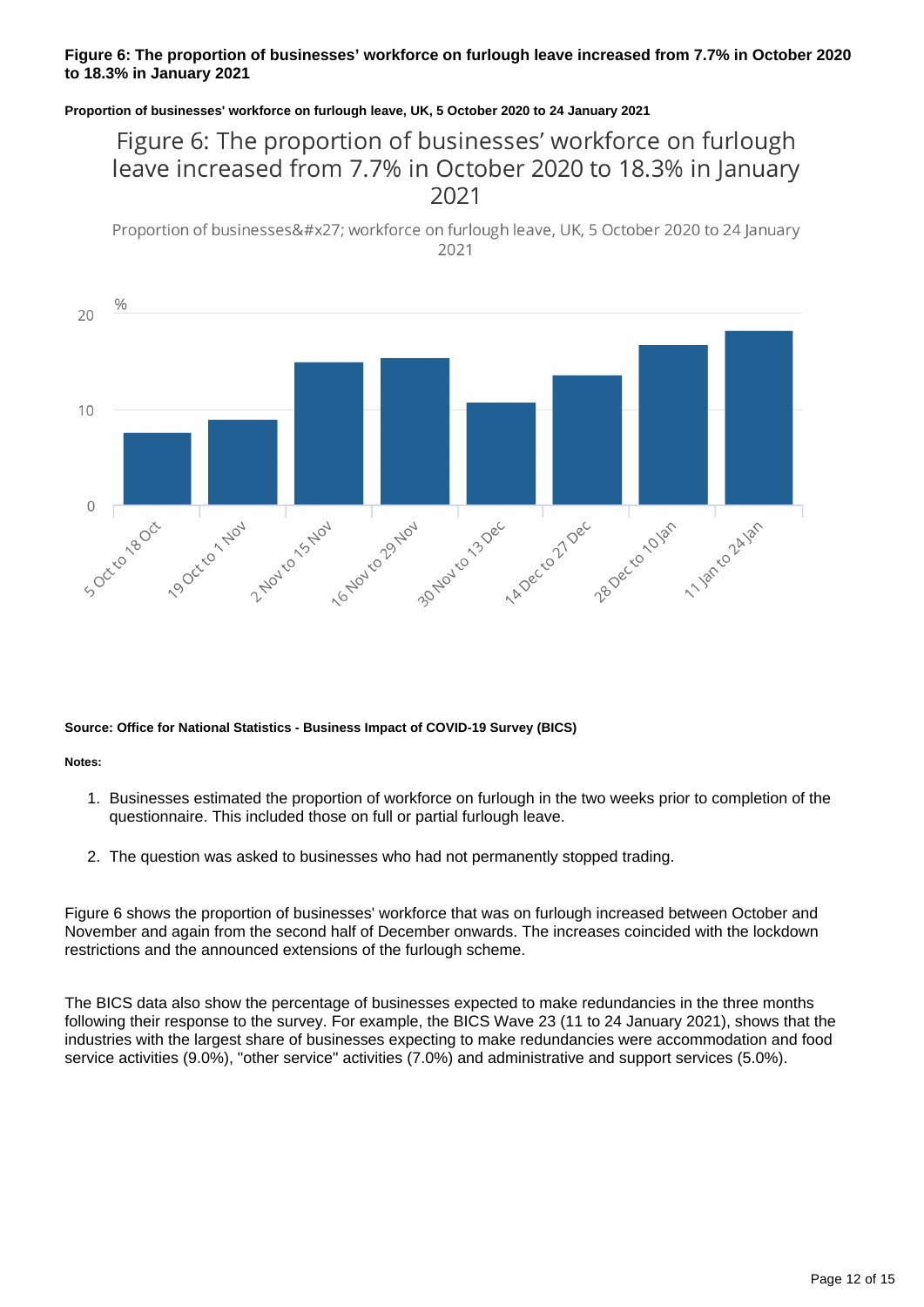### **Experimental weekly LFS data and Adzuna job adverts**

[Experimental weekly LFS](https://www.ons.gov.uk/employmentandlabourmarket/peopleinwork/employmentandemployeetypes/datasets/x07labourforcesurveyweeklyestimates) data and [Adzuna on-line job adverts](https://www.ons.gov.uk/economy/economicoutputandproductivity/output/datasets/onlinejobadvertestimates) give us insight into more recent trends in redundancies (LFS weekly data) and labour demand. Increasing online job adverts indicate growing confidence among employers, which could mean that firms will be less likely to make redundancies. Where redundancies occur, the chances of redundant employees getting re-employed could be higher.

In Figure 7, we plot weekly experimental LFS redundancy data together with Adzuna online job adverts for 2020 to 2021. Both series are indexed to the 2019 average (that is, 2019 equals 100). Values above 100 show increases and values below 100 show decreases compared with the 2019 average.

### **Figure 7: Experimental data show that redundancies peaked in September and remained high in November 2020**

**Indexes of experimental redundancies and Adzuna all industries (2019 = 100), UK, January 2020 to January 2021**

### Figure 7: Experimental data show that redundancies peaked in September and remained high in November 2020

Indexes of experimental redundancies and Adzuna all industries (2019 = 100), UK, January 2020 to January 2021



#### **Source: Office for National Statistics –Weekly Experimental Labour Market Survey and Adzuna online job adverts**

Figure 7 shows that redundancies peaked in September. They declined in October but bounced back upwards in November. Lockdowns in the UK's different nations between October and December are likely to have contributed to an upward trend in redundancies.

The Adzuna online job adverts for the period January 2020 to January 2021 show that adverts remain below their 2019 average.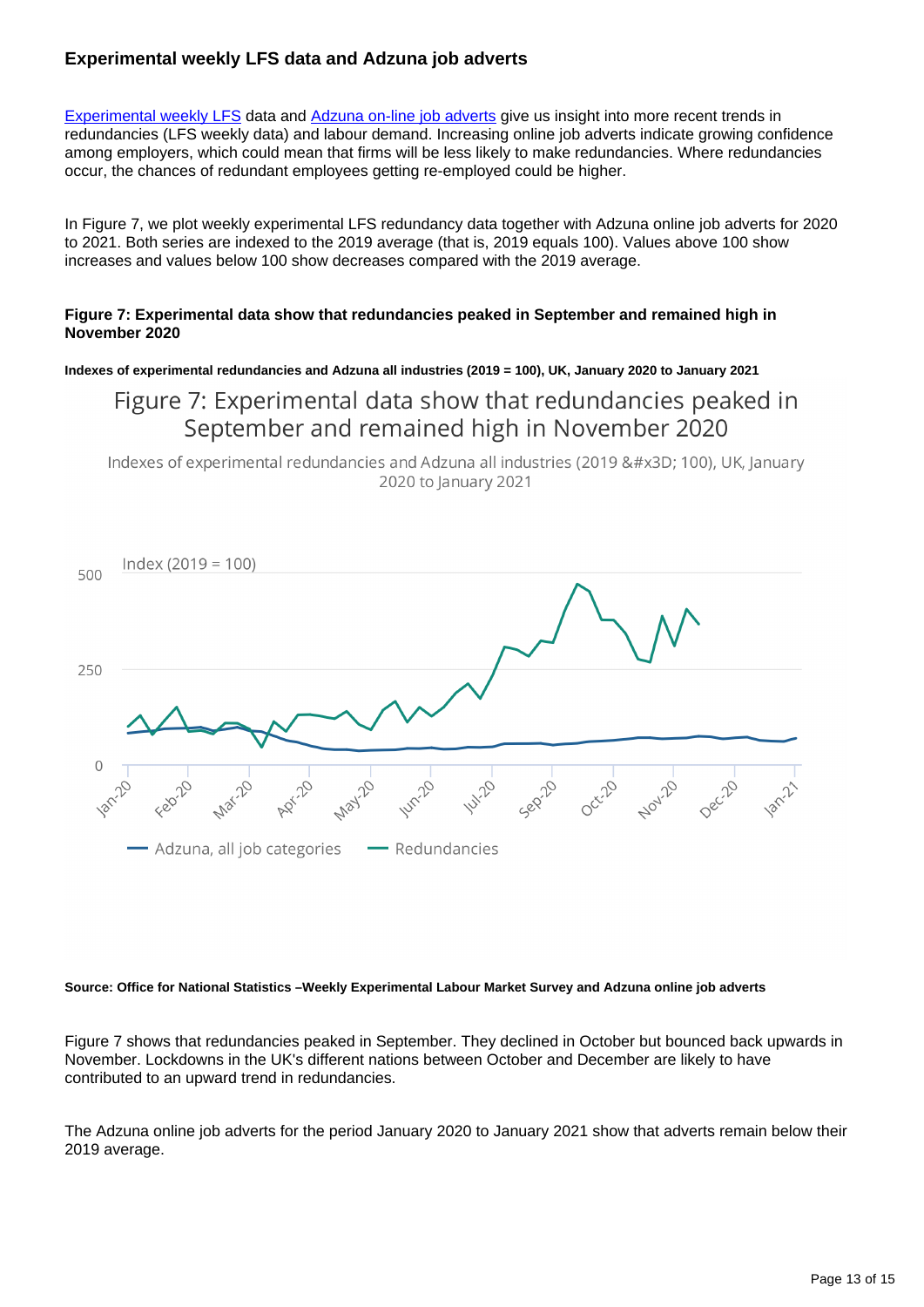Disaggregating the online job adverts data by job category shows the varied impacts of the pandemic on jobs. [The July 2020 Economic Review](https://www.ons.gov.uk/employmentandlabourmarket/peopleinwork/employmentandemployeetypes/articles/earlyinsightsofhowthecoronaviruscovid19pandemicimpactedthelabourmarket/july2020) discussed the changes in job adverts by job category. [Analysis of more recent](https://share.sp.ons.statistics.gov.uk/sites/MSDLMC/_layouts/15/WopiFrame2.aspx?sourcedoc=/sites/MSDLMC/LMEC/LMEC_Processing/2021/Jan_21/redundancy_Jan_21/Adzuna/11february2021onlinejobadvertsdataset.xlsx&action=default)  [Adzuna job adverts trends](https://share.sp.ons.statistics.gov.uk/sites/MSDLMC/_layouts/15/WopiFrame2.aspx?sourcedoc=/sites/MSDLMC/LMEC/LMEC_Processing/2021/Jan_21/redundancy_Jan_21/Adzuna/11february2021onlinejobadvertsdataset.xlsx&action=default) shows that overall, job adverts across all categories increased by 20.4% between August 2020 and January 2021.

However, job adverts in catering and hospitality decreased by 33.1%, and by 15.3% in transport, logistics and warehousing over the same period. The decrease may be indication of the lack of employment confidence by the sectors because of the lockdown restrictions introduced in the period October to December 2020.

The impacts of the coronavirus pandemic continue to manifest themselves as the virus continues to disrupt economic activity. Lockdown measures to control the spread of the virus persist, also reducing economic activity. Redundancies continue to increase as employment falls. However, the rollout of COVID-19 vaccines provides hope for improved economic and labour market performance.

### **Notes**

[<sup>2</sup>] This article focuses on final weighted results from Wave 16 to 23 of the Office for National Statistics's (ONS's) Business Impact of Coronavirus (COVID-19) Survey (BICS). Final results from Wave 7 to 23 are available in the Business insights and impact on the UK economy dataset page. Estimates prior to Wave 7 are also available but are unweighted and based on a smaller sample size.

## <span id="page-13-0"></span>**7 . Labour market data**

[Business insights and impact on the UK economy](https://www.ons.gov.uk/economy/economicoutputandproductivity/output/datasets/businessinsightsandimpactontheukeconomy)

Dataset | Released 11 February 2021

Weighted estimates from the voluntary fortnightly business survey (BICS) about financial performance, workforce, prices, trade, and business resilience.

### [Labour Force Survey weekly estimates](https://www.ons.gov.uk/employmentandlabourmarket/peopleinwork/employmentandemployeetypes/datasets/x07labourforcesurveyweeklyestimates)

Dataset X07 | Released 26 January 2021 LFS weekly estimates of employment, unemployment, economic inactivity and hours in the UK. All estimates are calculated from highly experimental weekly LFS datasets.

### [Online job advert estimates](https://www.ons.gov.uk/economy/economicoutputandproductivity/output/datasets/onlinejobadvertestimates)

Adzuna | Released 4 February 2021 Experimental job advert indices covering the UK job market.

### **[Redundancies](https://www.ons.gov.uk/employmentandlabourmarket/peoplenotinwork/redundancies/datasets/redundanciesbyindustryagesexandreemploymentratesred02)**

Dataset RED02 | Released 26 January 2021 Redundancies by age, industry and region, not seasonally adjusted. These estimates are sourced from the Labour Force Survey, a survey of households.

## <span id="page-13-1"></span>**8 . Glossary**

### **Redundancies**

The redundancies estimates measure the number of people who were made redundant or who took voluntary redundancy in the three months before the [Labour Force Survey](https://www.ons.gov.uk/employmentandlabourmarket/peopleinwork/employmentandemployeetypes/bulletins/uklabourmarket/october2020#redundancies) interviews. The estimates do not take into consideration planned redundancies.